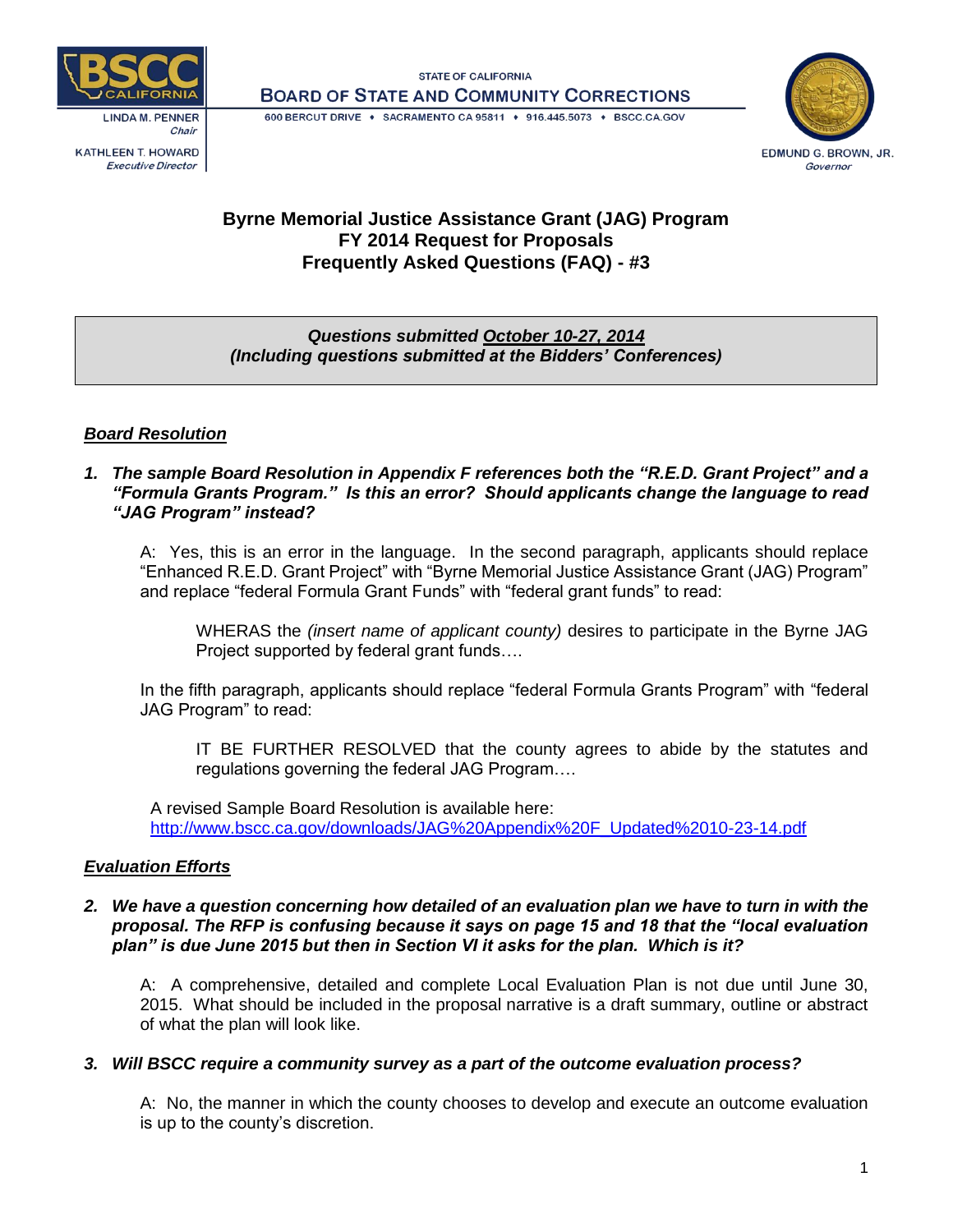## *4. It is difficult to quantify prevention. For purposes of an outcome evaluation, how would a county collect or measure data related to prevention?*

A: There is no one answer to this question. Counties are encouraged to be creative in the ways that they measure effectiveness or success within their chosen strategies.

#### *5. Regarding the 5-10 percent of grant funds required for data collection and evaluation purposes, can those funds be split? For example, we have an analyst internally who will do some of the work, but we will likely need to contract with an outside provider for other parts of the work.*

A: Yes, as long as the total funds dedicated to data collection and evaluation efforts total 5-10 percent of total grant funds requested, they can be divided between line items. Be sure to clearly indicate such on the budget pages.

## *Budget Issues*

## *6. Under the "Salaries & Benefits" category in the budget, do applicants list salaries and benefits*  for employees of ONLY the applicant agency, or for all county employees who may be on the *grant, including those from a different department/agency?*

A: Only salaries/benefits for applicant agency employees are listed under the "Salaries/Benefits" category. Applicants should list the salaries and benefits of county employees who do not work for the applicant agency in the Professional Services line item. Page 29 of the RFP reads as follows: "**PROFESSIONAL SERVICES:** (e.g., contracts with expert consultants or other governmental entities)."

## *7. Do salaries and benefits for community-based organizations go under the "Salaries and Benefits" category on the budget?*

A: No, all expenses incurred through a contract with a community-based organization must be listed in the "CBO Contracts" category.

#### *8. Am I correct in understanding that no grant funds may be used for administrative costs related to management of the grant (i.e., administrative overhead)? Why are indirect costs prohibited?*

A: Grant funds may be used for administrative costs related to the management of the grant, but those cost must be calculated and incorporated into the allowable budget categories where they fall, e.g., salaries and benefits, operating expenses, etc. Applicants must show line-item detail for these items. In other words, there cannot be a line item simply for "administrative overhead" that represents a straight-off-the-top percentage. Indirect costs are prohibited by the Bureau of Justice Assistance, the federal administering agency for the JAG Program.

# *9. The prohibited use of funds in the area of REAL ESTATE... does that include rent?*

A: No, the JAG Program prohibits only the purchase of real estate.

# *10. Does the county have to be the fiduciary agent on the grant, or can it designate that to the city?*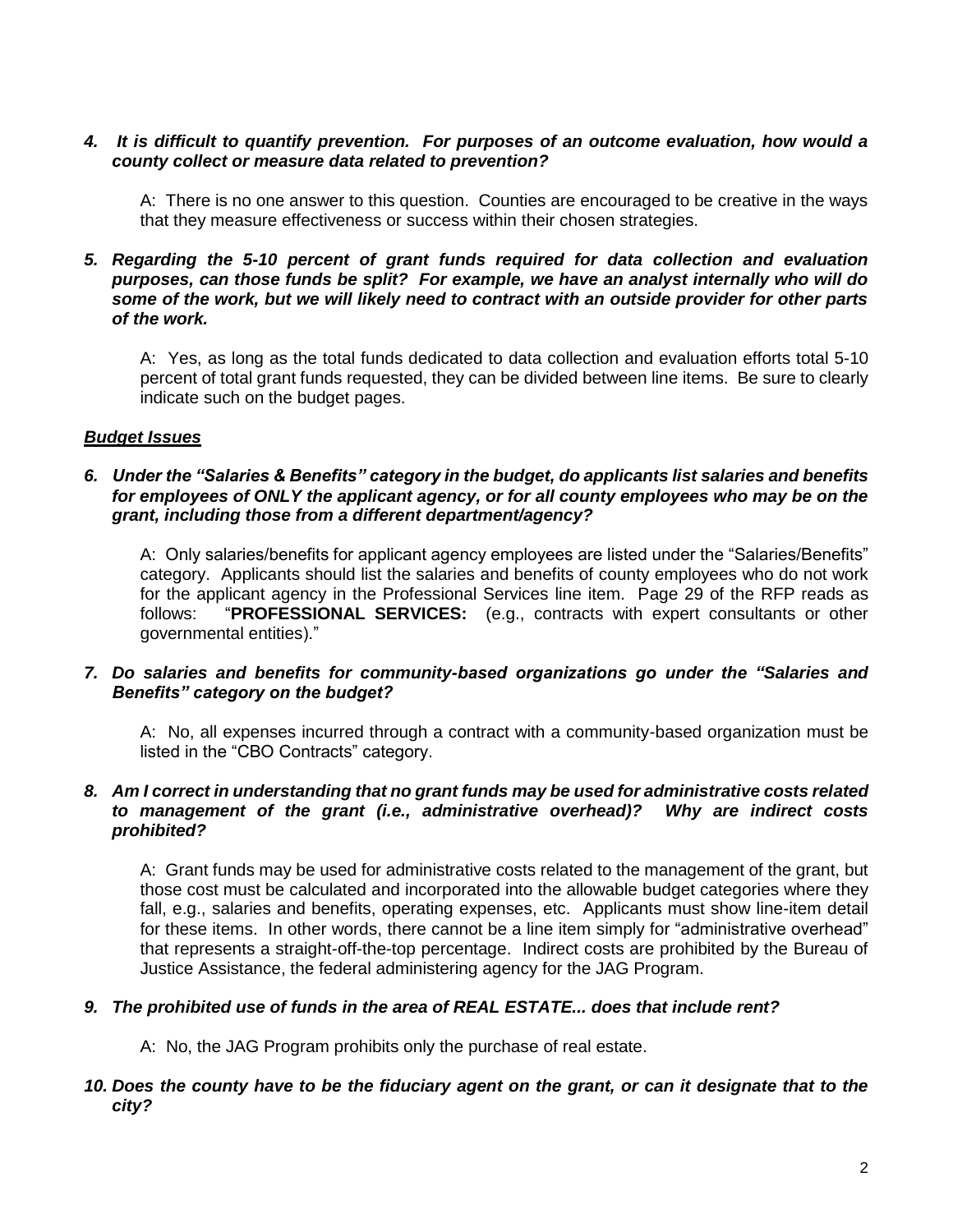A: The county must serve as the fiduciary agent on the grant.

## *11. The first year of the grant is only 10 months. How can the applicant apply for the same amount for each of the three years, even though years two and three are 12 months?*

A: Applicants are required to request the same amount for each of the three years. Because the first year is only 10 months, BSCC will allow for some budget adjustments at the start of the second and third years. The applicant should account for any start-up costs and evaluation planning costs during those first 10 months. It is important that applicants request only the amount of funds they can reasonably spend each year.

## *12. Will we be required to maintain functional timesheets for staff being paid by the grant?*

A: Yes, counties are required to maintain functional timesheets for all staff being paid by the grant.

## *Formatting*

*13. Should we leave headers in the narrative such as: "Provide documentation of the organization's readiness to start the projects beginning March 1, 2015" and then provide information below or just address the required topic and leave out the header?*

#### *Also, in reference to the header above, what documentation would be suitable to provide? The program is currently staffed and running.*

A: There is no requirement to list the headers in your narrative (whether or not to include them is at the applicant's discretion), though at the Bidders' Conferences last week BSCC staff did suggest that applicants number their responses according to the rating factors beginning on page 24.

Though the word "documentation" seems to imply attachments or additional documents, in the context of this RFP, BSCC is looking for the applicants to address readiness within the narrative only. No additional attachments are allowed.

#### *14. Are there page limits for the proposal?*

A: Yes, page limits are listed on page 20 of the RFP for the Proposal Narrative and on page 27 for the Proposal Budget. Required attachments do not count toward the page limits. Required attachments are listed on the Proposal Checklist on page 21.

#### *15. If we include tables or charts within the Proposal Narrative, do they have to be in 12-point Arial font?*

A: No, tables and charts inserted into the Proposal Narrative do not have to be in 12-point Arial font. They must, however, fall within the page limit of 20 pages.

#### *Letters of Agreement/Operational Agreements*

*16. The sample "letter of agreement" in the RFP refers to "City of" and "City Official". Are these actually supposed to read "County of" and "County Official"? Also I am supposing that the "recipient's name" is the county official (administrator) and not the head of the applicant agency? Please advise.*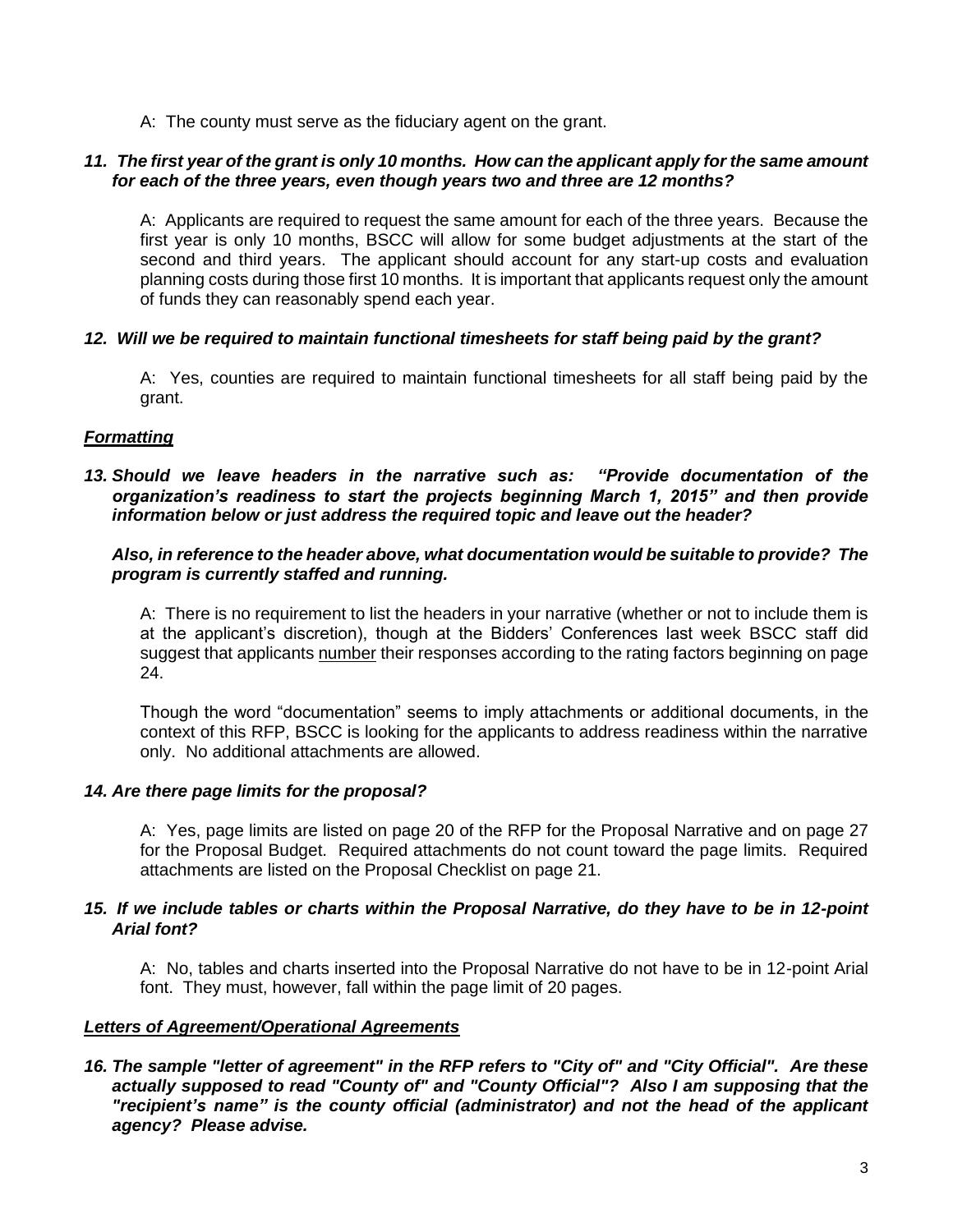A: This letter of agreement in the RFP is a boilerplate letter used on another grant and it looks like we neglected to make the changes you noted. Yes, the letter should read: "County of" and "County Official." This is a sample only. Whether to use the county official (administrator) or the head of the applicant agency as the addressee on letters of agreement is left to the discretion of the county.

#### *17. We understand that Operational Agreements may be submitted unsigned, in draft form, since many counties will have to engage in a competitive process to select sub-contractors, but what about Letters of Agreement? Do these have to be signed? In our county, even Letters of Support or Letters of Agreement must have Board approval.*

A: If an applicant county's administrative policies prohibit it from signing even Letters of Support or Letters of Agreement without Board approval, the applicant should still submit DRAFT forms of these documents that outline the "intended" agreement as well as an explanation (within the narrative) for why there are no signatures. The raters will expect Letters of Agreement to be signed unless there is an explanation provided. Successful applicants will be required to submit signed letters prior to finalization of the grant award agreement.

# *18. What components should be included in the scope of work for the Operational Agreements?*

A: At a minimum, operational agreements should include a description of the services that will be provided, a timeline and deliverables.

## *19. We know our county will have to undertake a competitive process prior to entering into Operational Agreements for services and we will not know who the subcontractor will be at the time of proposal submission. Even draft Operational Agreements will be difficult for our county. What should we do?*

A: In this case, the county should describe within the Proposal Narrative its plan to procure services, a brief description of the county's procurement process and an anticipated timeframe for completion of the process. The applicant should still include *draft* Operational Agreements (unsigned). Because your county will not know the name of the successful bidder, "Service Provider – TBD" could, for example, be listed on the Operational Agreement. If successful in the competitive process, the BSCC may place a special condition on the grant award until the subcontracts are executed.

# *Supplanting*

*20. The operations of our county's drug task force were previously funded in part by grant monies*  received from the JAG ADA program. Because there has been a reduction in the amount of *methamphetamine laboratories in our operational area, our county would like to transition our task force to focus on a broader group of lab-related incidents, to include the manufacturing and transportation of all illicit drugs as well as environmentally hazardous incidents. Is it supplanting or do you foresee any other issues replacing these lost funds, if we were to apply for the new JAG funds with the modified concept? The new funds would be in support of the broadened concept and meant to enhance any existing funds the task force is still receiving.*

A: If the task force ceased a major portion or all of its operations on 9/30/14, due to the JAG funds expiring, then the situation you presented does not appear to be a case of supplanting. One grant ended, operations ceased, and the county is now applying for a new grant to re-up and expand operations. If, however, the county continued operating the task force at full capacity with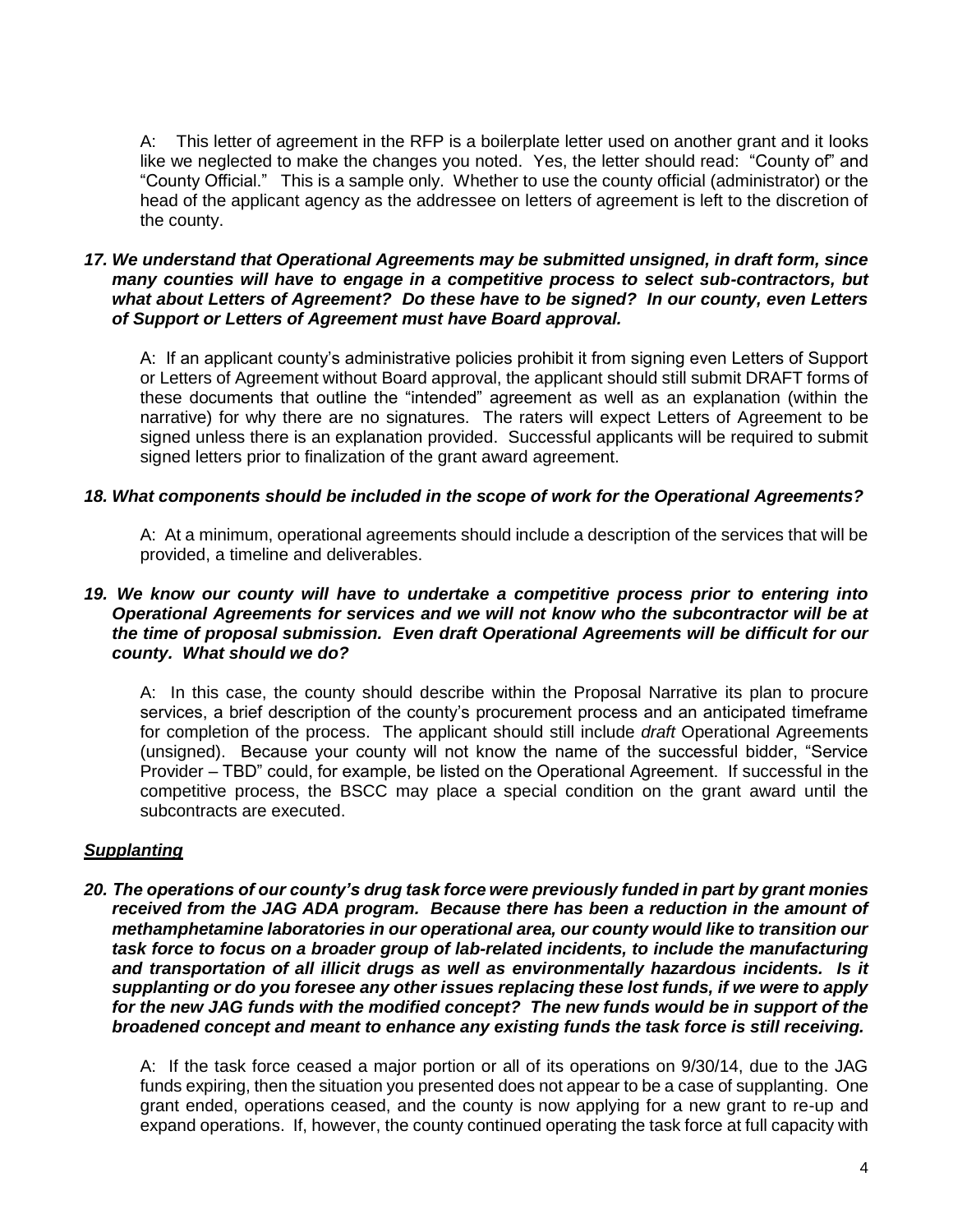General Fund and federal grant funds, then it likely would be a case of supplanting. You are simply replacing one fund source with another for primarily the same activity.

# *Funding and Funding Cycle*

## *21. Will applicants be funded at the full dollar amount they request, or could they be offered a reduced amount?*

A: Successful applicants will be funded at the full dollar amount they request, with one potential exception. If after all successful applicants have been funded there remains a leftover dollar amount, it may offered to the next applicant on the ranked list. The applicant would have to agree to submit a revised budget and program plan for the reduced funding amount.

## *22. With the "small," "medium" and "large" county designations, is the goal to have a certain level of funding assigned to each?*

A: Yes, the JAG Executive Steering Committee (ESC) voted to split the JAG funds between the three categories as follows: 50 percent to large, 30 percent to medium and 20 percent to small. The ESC set funding thresholds in such a way that approximately half of the counties in each category could receive funding, assuming applicants request the full amount.

## *23. The RFP states that second and third year JAG allocations will be based on California's total JAG allocation. When does BSCC usually find out what its allocation amount is? In other words, how much time will counties have to make adjustments if there is a reduction?*

A: The BSCC is usually notified of its final JAG allocation in August or September. Should there be a reduction in funds from one year to the next, the BSCC will spread the reduction proportionately among the JAG grantees and notify grantees as soon as possible.

#### *24. Potentially, the Board is only going to fund about half of the 58 counties and the grants will last for three years. Three related questions: 1) If counties are not successful in the first three years, will there be an opportunity for them receive feedback from the ESC? 2) Will counties that did not receive funding in this round have preference in the next round? 3) On the other hand, if counties are successful in those first three years and show great promise, will that county gain some preference for the next round of funding?*

A: If counties are not successful, the BSCC does have a process by which they can request feedback, after the final approval of funding recommendations is made by the Board. The last two questions represent important policy decisions that need to be brought before the JAG ESC for consideration prior to the next round of funding.

## *25. With the JAG funding cycle moving three-year cycle, does that mean that counties that are not successful this round will not be able to apply for another three years?*

A: That is correct. The BSCC will not issue another JAG RFP until 2017.

#### *26. Do counties have to spread the funding over three years, or will there be a new allocation each year?*

A: The BSCC anticipates a new allocation each year, dependent on the federal funding allocation.

# *JAG Steering Committee*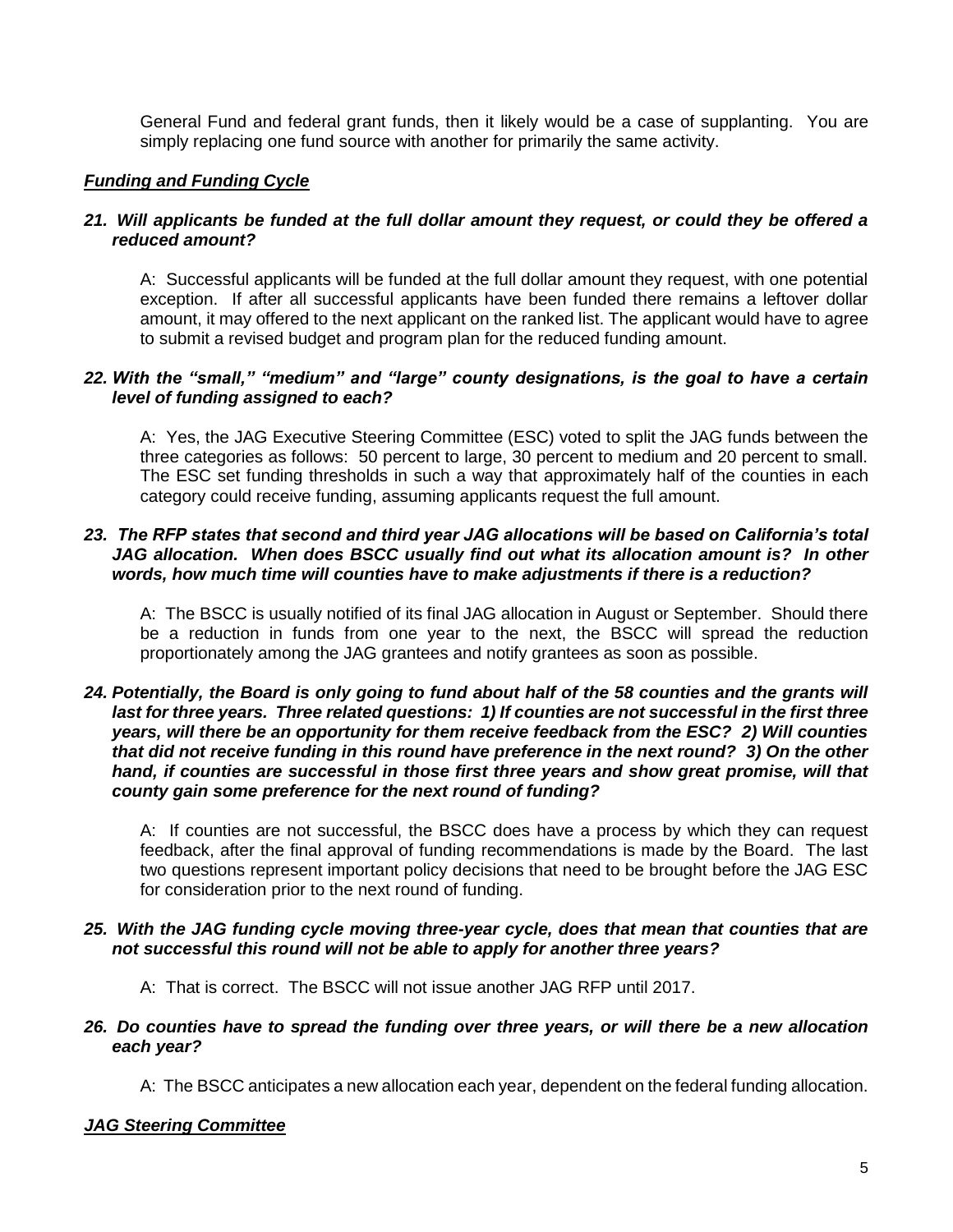## *27. With the letters of support from the JAG steering committee members - should these be signed by the person who sits on the committee, or the head of the organization or agency that they represent? For example, if we have a Sheriff's Deputy on the committee, should he sign it or should it be the sheriff himself?*

A: Page 10 of the RFP states that, "For each partner agency that participates as a part of the JAG Steering Committee….the applicant include a signed Letter of Agreement. This shall serve as acknowledgement of the partnership that will exist…" Because the intent of the letter is to acknowledge a partnership, the letter should be signed by an individual with decision-making authority; at least a second-line supervisor or manager.

#### *28. For purposes of the JAG Steering Committee, what are some examples of "non-traditional" stakeholders?*

A: As stated on page 9 of the RFP, "Examples of non-traditional stakeholders could include community-based and faith-based organizations, educators, social service providers, job developers, advocacy groups, or citizens.

#### *29. The RFP states that there must be an equal distribution of traditional and non-traditional stakeholders on the JAG Steering Committee? Does that mean, literally, that there must be 5 to 5 or 6 to 6, etc.?*

A: The RFP states that there should be "a balanced representation of both traditional and nontraditional stakeholders" on the JAG Steering Committee. Each county has flexibility in determining what "balanced" looks like in its own county; there is no requirement to have an exactly equal number of each.

#### *30. Will the proposal be scored in terms of how many individuals are on the JAG Steering Committee, in support of the program, or will it be scored in terms of how many outside agencies are actually receiving funds?*

A: The proposal will not be scored on how many individuals are on the JAG Steering Committee or on how many outside agencies receive funds. The proposal will be scored according to the sub-factors 4.1 through 4.10, listed under Section IV: Collaboration (page 25 of the RFP).

# *Timeline*

#### *31. Was there any consideration to the short timeline that was given to counties to implement these new changes? Counties feel like there was not adequate time given to pull this steering committee together and do the comprehensive planning that is required.*

A: Yes, that was taken into consideration and that is part of the reason the BSCC moved the start date of the grant back to March 1, 2015. This allowed us to give prospective applicants 10 full weeks (rather than the traditional 6-8) for proposal development. However, the BSCC has been messaging these impending changes to its JAG stakeholders for almost two years. There have been several discussions at the Board meetings and at the Executive Steering Committee meetings; the requirement to involve community stakeholders and do collaborative planning should not have been a surprise. Having said that, the BSCC recognizes that forming a new steering committee each time a funding stream is released can be burdensome. That is why the RFP allows for counties to use an existing group, such as the Community Corrections Partnership, or sub-committee of that group, for purposes of meeting the JAG requirements.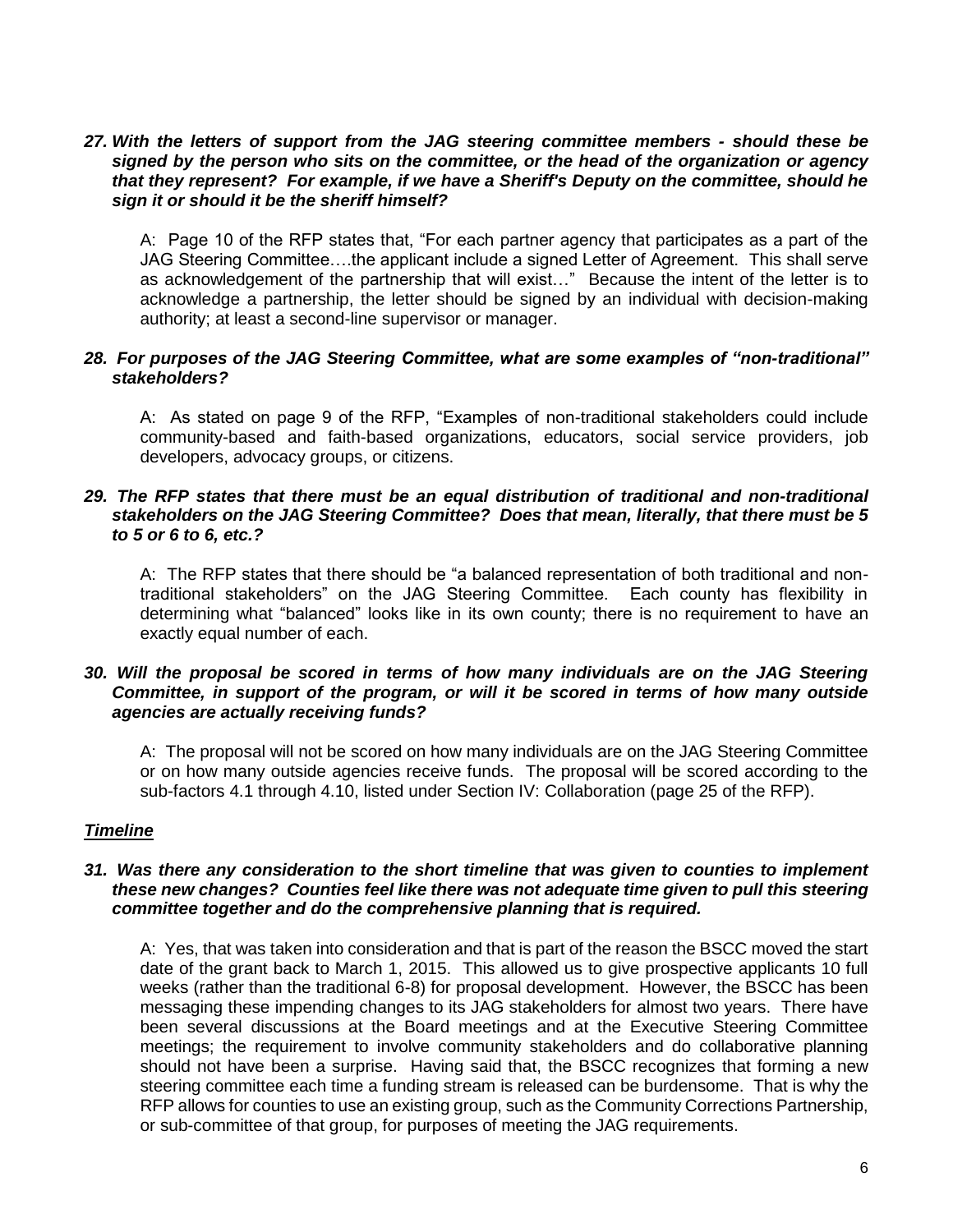# *Evidence-Based Practices*

#### *32. The RFP seems to imply to me that whatever program or strategy a county is designing must be shown to be effective. That to me says that it must show a reduction in crime or a reduction in recidivism as its indicators of success. Is this true?*

A: No, reduced crime or reduced recidivism are not the only measureable outcomes or indicators of success for the JAG Program. Each county must decide what outcomes it is hoping to achieve and define success according to the context of its community make-up and its problems.

## *Attachments*

## *33. What is the BSCC looking for in Appendix B, the Three-Year JAG Strategy? How is it different from what is in the Proposal Narrative? Is it included in the page limit of 20 pages?*

A: The Three-Year JAG Strategy (Appendix B, required attachment) should be a bullet-point summary, or abstract, or high-level overview of the information that is presented in the Proposal Narrative. It will serve as a quick-reference guide for program oversight purposes. It is NOT included in the page limit.

## *34. Will the raters consider any other attachments (newspaper articles, letters from government officials, etc.)?*

A: No, the raters will not consider attachments beyond those listed in the Proposal Checklist (page 21 in the RFP). Other attachments will be removed before the proposal is handed off to the rating team.

#### *35. For rating sub-factor 3.12 on page 24 of the RFP ("Provide documentation of the organization's readiness to start project(s) beginning March 1, 2015"), are you looking for certain attachments?*

A: No. Though the word "documentation" seems to imply attachments or additional documents, in the context of this RFP, BSCC is looking for the applicants to address readiness within the narrative only. No additional attachments are allowed.

#### *Program Purpose Areas*

## *36. Under the Program Purpose Area, "Prevention and Education Programs" and Area of Need, "Substance Abuse"…is Mental Health included there?*

A: The Areas of Need appear in the RFP exactly as they appeared on the JAG Stakeholder Survey and as they were ranked. There was no mention of mental health issues or dual diagnosis in the survey. However, applicants are not prohibited from including mental health as a part of an overall substance abuse strategy. This would be at the discretion of the county and should be articulated as a part of the overall problem or need.

*37. Is there any clarification on the "Prevention and Education" Program Purpose Area? For example, at Probation we tend to think of prevention in terms of preventing individuals from progressing further into the justice system. As I read the JAG Survey, I got the impression that "prevention" is presented in terms of before someone enters into the system. Am I off base on that?*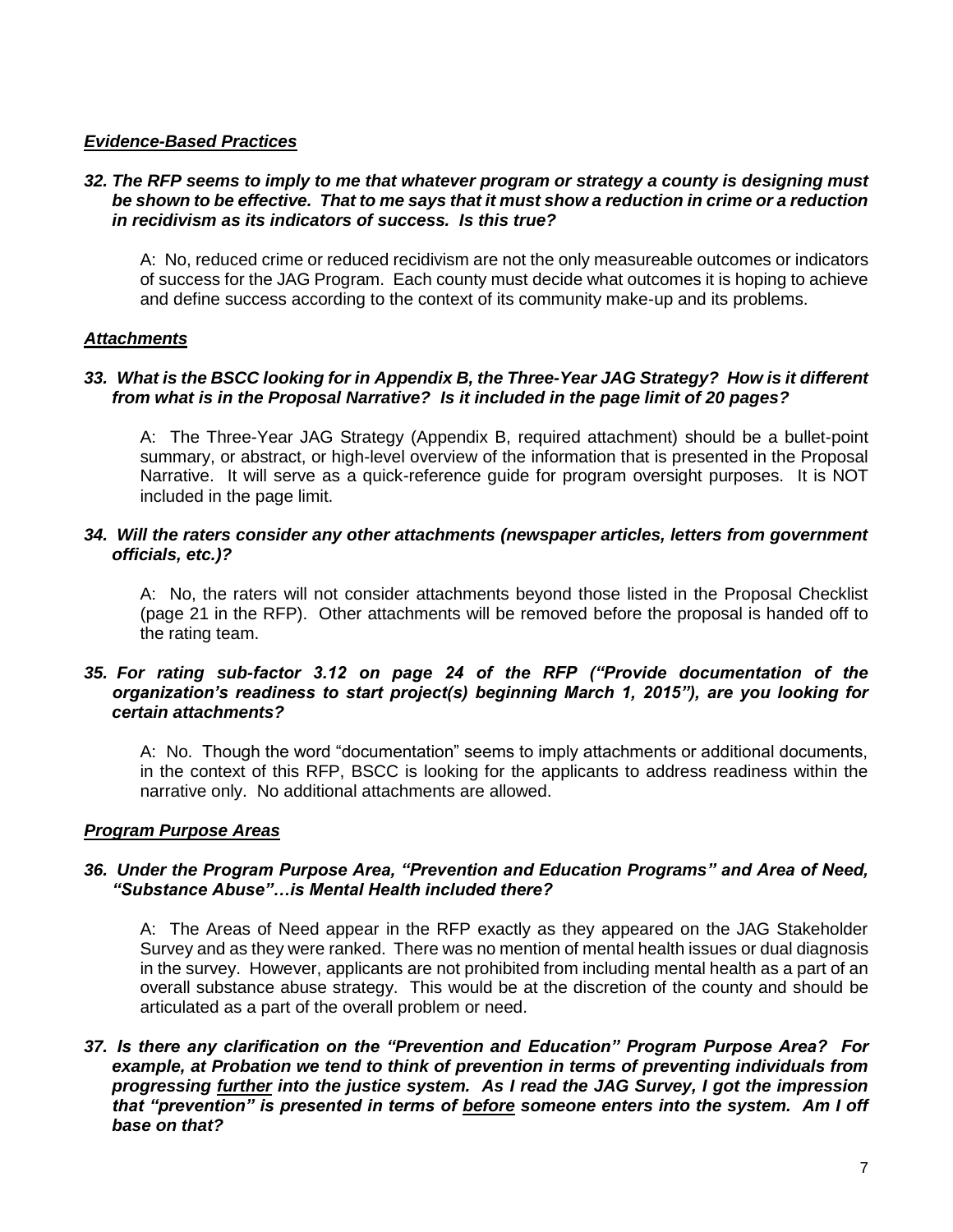A: The Program Purpose Areas come directly from the JAG Solicitation, issued by the Bureau of Justice Assistance. "Prevention" is not specifically defined. Therefore, applicants have the flexibility to define what "prevention" means in their own county.

## *38. There are three Program Purpose Areas – if an applicant chooses only one of the three, will it receive only a third of the possible points?*

A: No, applicants are free to choose one or more of the Program Purpose Areas and are not required to address all three. Applicants will be scored according to the rating factors listed starting on page 24 of the RFP.

#### *39. So, if a county doesn't have a gang problem, it should not apply under the "Gang Initiatives" Area of Need and it will not be penalized?*

A: Counties should not apply for funds to address a problem they do not have, simply to receive the funding. Counties should focus on the problem(s) identified at the local level and develop strategies accordingly, within the allowable Program Purpose Areas and Areas of Need.

# *Rating Process*

## *40. Who will be rating the JAG proposals?*

A: The JAG Executive Steering Committee (ESC) will be rating the JAG proposals. The ESC will be divided into three groups – one group will rate small counties, one will rate medium and one will rate large. This means that small counties will only compete against other small counties, medium against medium and large against large. ESC members will not be allowed to rate proposals from the category within their county of residence or employment falls.

#### *41. Does the score of the ESC stand alone or are there other reviews, e.g. Department of Finance?*

A: The score of the ESC stands alone, but the full BSCC Board will have final approval of the ESC's funding recommendations.

#### *42. What happens in the case of a tie?*

A: In the case of a tie, the scores will go back to the ESC for further discussion.

#### *43. It is clear from the results of the JAG Stakeholder Survey that law enforcement favored law enforcement initiatives, district attorneys favored court strategies, and so on. Is the make-up of the Executive Steering Committee (ESC) expected to influence preference in how they rate the proposals? In other words, will a district attorney look more favorably upon prosecution or court strategies?*

A: ESC members are high-level executives who act responsibly and professionally and take their roles in rating the proposals very seriously. Of course, all ESC members bring their respective backgrounds and expertise to the table; in fact, it is those backgrounds and levels of expertise that qualify them to serve on an ESC. However, all ESC members are explicitly instructed to remain neutral and unbiased as they rate the proposals, and not to favor one particular strategy over another. Rather, they are instructed to rate proposals according to the rating factors listed in the RFP.